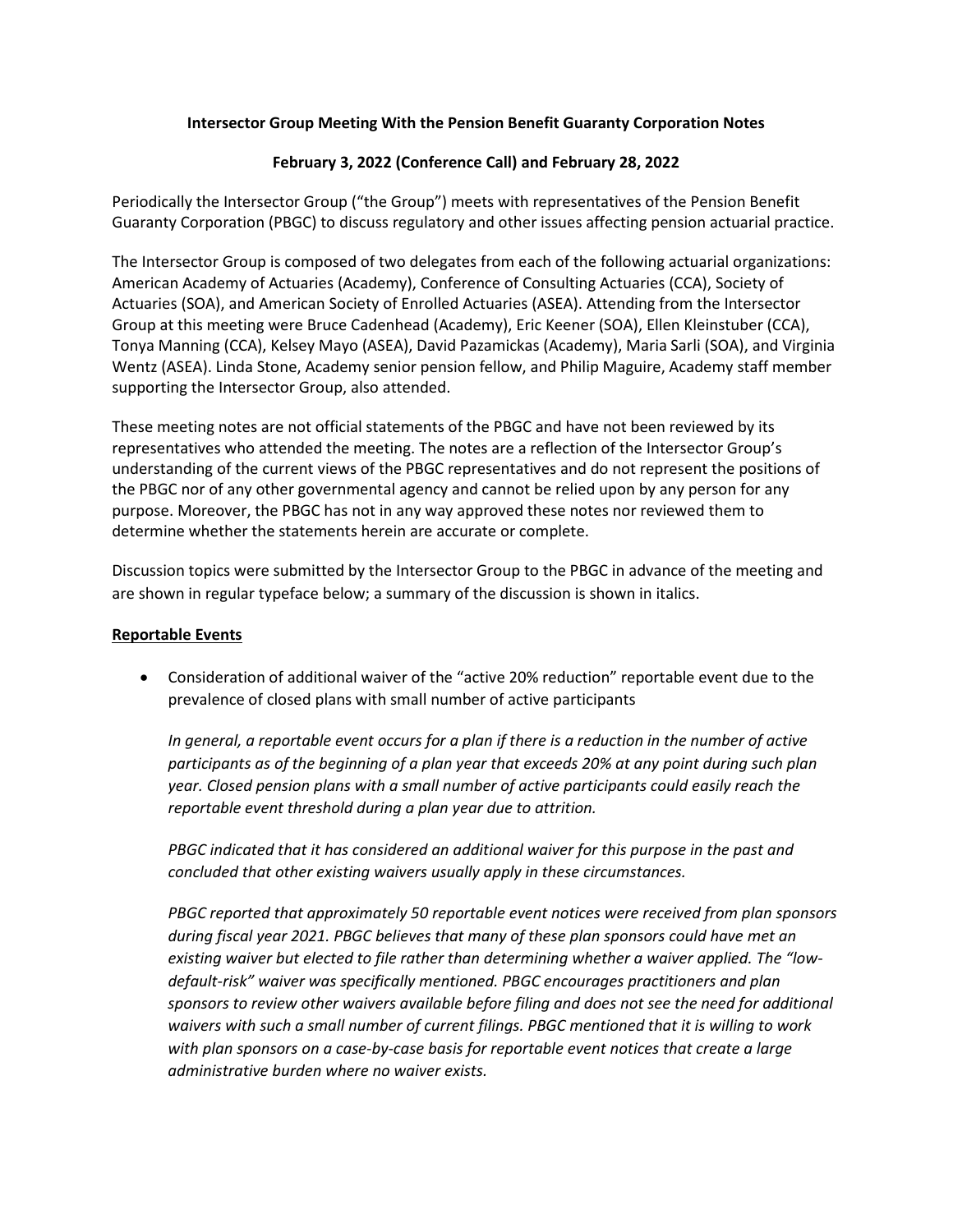*PBGC noted that the question posed focuses on attrition events, but usually the "active participant reduction" reportable event threshold is triggered due to the combination of attrition and other involuntary workforce reductions (e.g., layoffs), especially during the pandemic.*

### **Standard Termination**

• Establishment of plan termination final distribution date due to stop payment/reissue process

*The Group indicated that they have experienced standard terminations where final distributions to individual participants have been delayed by several months due to stop payments and reissued checks. This has typically occurred due to incorrect mailing addresses, bank account information, and missing participants. How do these administrative delays affect when a plan sponsor is required to file its Post-Distribution Certification?*

*PBGC indicated that the final distribution of plan assets occurs when all payments are initially processed for distribution (i.e., when checks are put in the mail). Checks that are returned to the plan sponsor are exceptions and considered administrative cleanup, whether they are returned before or after the Post-Distribution Certification is filed. In general, this should not delay the Post-Distribution Certification—even when the plan sponsor is aware of individuals who require administrative cleanup on the date of the final filing. However, PBGC noted that the number of individuals is important here. If the plan sponsor is aware of "hundreds" of individuals who need administrative cleanup vs a few "stragglers," then this may be an issue that needs to be resolved before filing the Post-Distribution Certification.*

• Conditioning of lump sum timing on securing an annuity provider in connection with a request to extend final asset distribution date in plan termination.

It is common in a plan termination for a plan to offer lump sums during a window period to participants who are not otherwise eligible for a lump sum. For active participants, for example, the lump sum can only be offered in connection with a plan termination. This window period typically occurs after the PBGC's 60-day review period for a number of reasons. Because these are generally not normal-course lump sums, they cannot be provided before the review period ends. In addition, in many situations, the plan sponsor will wait for a determination letter before completing the termination, which will delay the timing of the lump sum offer because active participants under age 59½ cannot receive lump sums, so plan sponsors need to be sure the termination will occur before paying such lump sums.

It is generally preferable in these situations from the plan sponsor's perspective to be able to close the lump sum window before securing the annuity purchase because it allows the sponsor to provide a more complete and up-to-date listing of those participants who will be covered by the purchase. Although it is possible to delay lump sums beyond the elected annuity starting date, it is preferable to avoid a significant delay. It has been common industry practice for many years to pay out lump sums before completing the annuity purchase.

It came to our attention in a recent transaction that as a condition of securing an extension of the time to make a final distribution of assets, PBGC is requiring that the lump sum distributions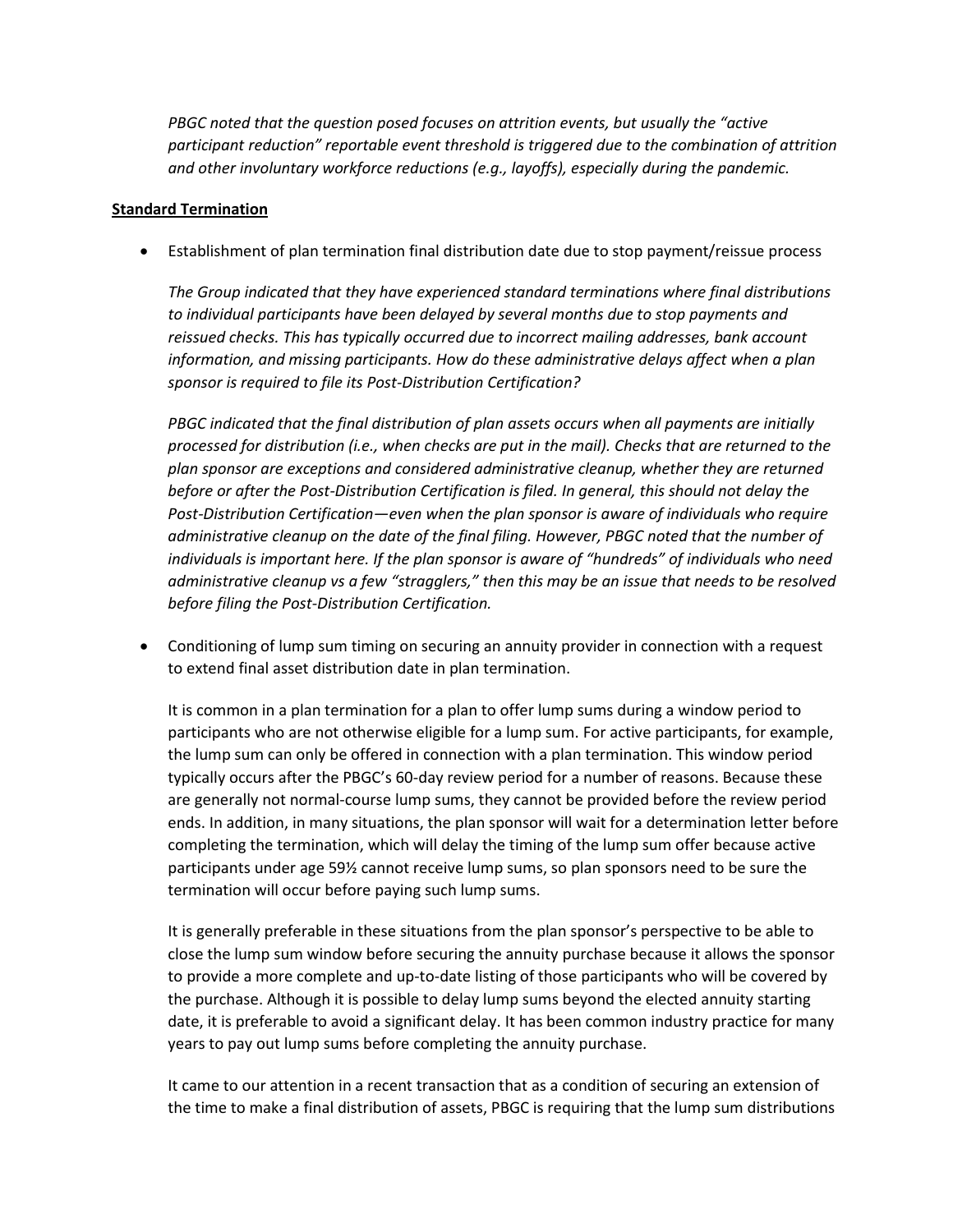be delayed until after the annuity purchase has been secured. We understand that there are potential policy concerns, such as a sponsor being unable to secure an annuity purchase for the residual group after lump sums have been paid or being unable to afford the resulting annuity premium. We also understand that PBGC has raised a potential concern about compliance with ERISA Section 4044 when full payments are made to the lump sum group, without regard to priority category, before assets are distributed to complete the annuity purchase (although might the same concern apply to a distribution of assets to complete the annuity purchase that occurs before the payment of lump sums?).

The commitment that the plan sponsor makes to contribute sufficient funds to complete the annuity purchase should provide some protection against these concerns. Furthermore, it is often typical for the insurer market to be engaged by the time lump sums are actually distributed. During the time the plan administrator is processing the lump sum elections, it is common for the sponsor to have secured positive bid intentions from a subset of the insurer market placement. Having insurers engaged and committed to bid by the time the lump sums are actually distributed should help provide some comfort that the annuity can be placed.

It would be helpful to better understand PBGC's position in these situations.

*PBGC's main concern is that lump sums might be paid before having certainty that the annuity purchase will be completed. Paying lump sums before this point runs the risk of violating ERISA Section 4044 because assets would be distributed to participants with lower priority benefits without being assured that distribution could be made for all of the higher priority benefits. The same generally would be true if the annuity contract is purchased before lump sums are paid. PBGC recognizes that it is not practical for the lump sums to be paid and the annuity contract to be purchased at precisely the same time or to make final distributions by priority category but wants to be sure it is certain all priority categories will be satisfied before any termination distributions are made. Therefore, PBGC's position when the lump sums are paid first is that the annuity purchase must be "secured" before lump sums are actually paid. There is no formal definition of what it means to secure an annuity; however, it does not require that the payment for the annuity contract has already been made. One possibility is to have a signed contract with the insurer at a price that the sponsor can afford. It may be possible to have certainty that the transaction will be completed before the actual signing of a contract. For example, the sponsor may have a commitment to bid or other documentation from at least one insurer with sufficient information on the population to be insured (e.g., the population that ultimately does not take a lump sum) that makes it clear the insurer is willing to bid and the sponsor can afford to complete the transaction. In any case, when lump sums are paid first, the PBGC expects there shouldn't be a significant time gap between the date the lump sums are paid and the date the annuity is purchased.*

Intersector Group observation: Note that it would still appear to be possible to have a lump sum window with an annuity starting date (as defined in IRC  $417(f)(2)$ ) that winds up preceding the date that the annuity contract is secured. In this case, the actual payment of the lump sums may have to be delayed beyond the annuity starting date.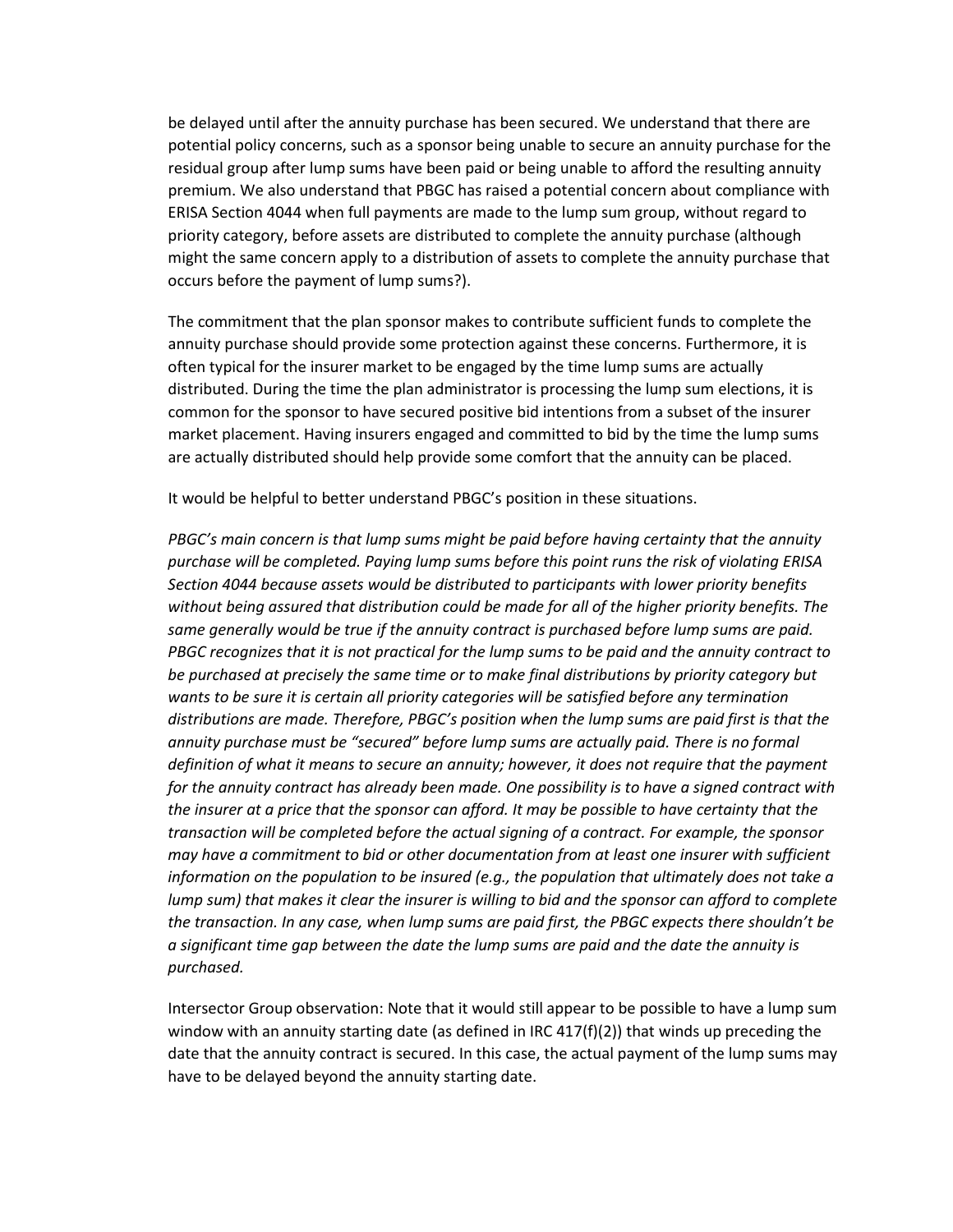## **Effect of American Rescue Plan Act of 2021 (ARPA) on ERISA Section 4010 Reporting**

- Additional discussion of the distinction drawn in Technical Update 2021-1 and confirmed during CCA meeting (described below) would be helpful as well as if any consideration would be given to waiving the late 4010 filing and if so, in what circumstances.
	- $\circ$  If a plan originally covered the 2019 pre-American Rescue Plan Act (ARPA) minimum required contribution (MRC) with cash, and then ARPA reduced the 2019 MRC and the sponsor created additional prefunding balance (PFB) with the excess cash contribution, that additional PFB as of 1/1/2020 won't trigger a late 4010 filing, but
	- $\circ$  If the plan originally covered the 2019 pre-ARPA MRC with funding balance usage, and then ARPA reduced the 2019 MRC and you revoke some of that funding balance usage, the additional remaining funding balance as of 1/1/2020 could trigger a late 4010 filing.

*PBGC noted that the thinking behind Technical Update 2021-1 was to keep the rule simple and address the main case.*

*The Group asked PBGC whether plan sponsors have requested a waiver of late 4010 filings. PBGC indicated that it had not heard from any plan sponsor on this issue besides one theoretical question. Technically it is too late for a plan sponsor to request a waiver for a filing due in April, but the PBGC suggests calling them directly on these issues.*

### **Other PBGC Topics**

PBGC provided comments or requested input on the following additional topics:

• New Standard Termination Audit Participant Count Threshold

*PBGC revealed that the participant count threshold for an automatic audit after a standard termination was increased from 300 participants to 1,050 participants. PBGC noted that their website reflects this update.*

*The following is an excerpt from the "Standard Terminations: Q&A" from the PBGC website.*

*"How does PBGC decide which standard terminations to audit?*

*Plans are selected from all standard terminations completed during the target period to meet our statutory requirement of a statistically significant sample. Currently, PBGC selects all plans with a participant count of more than 1,050 for audit. For plans with a participant count of 1,050 or fewer, PBGC randomly selects plans to audit. PBGC also may audit a plan when we have reason to believe there may be a problem (for example, when we receive a complaint by plan participants or a plan practitioner). In addition, PBGC audits all plans that distribute plan assets in satisfaction of plan liabilities before or without filing a Standard Termination Notice (Form 500) in accordance with the standard termination regulations. (PBGC reserves the right to take any other appropriate action in such circumstances.)"*